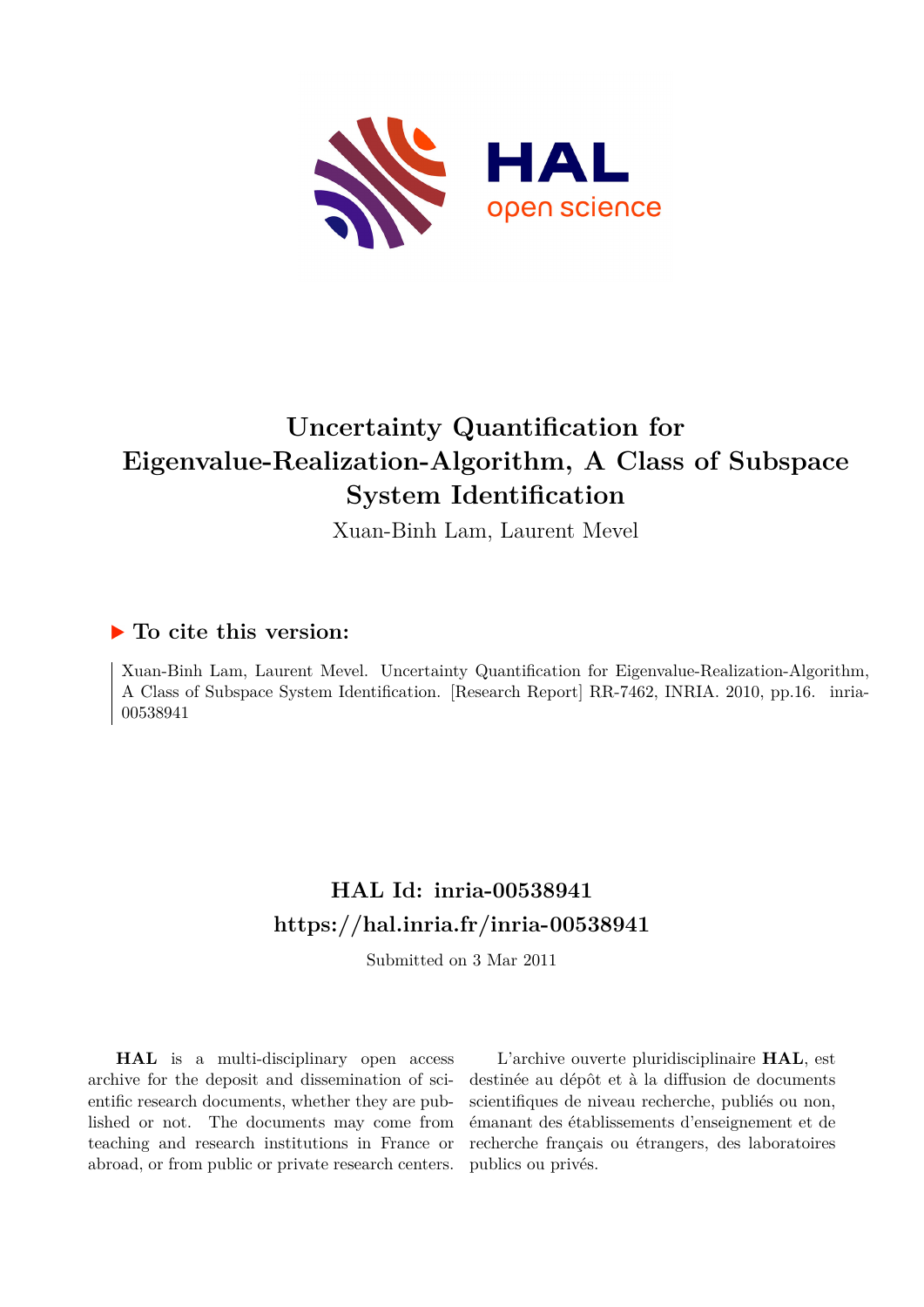

<span id="page-1-0"></span>INSTITUT NATIONAL DE RECHERCHE EN INFORMATIQUE ET EN AUTOMATIQUE

# *Uncertainty Quantification for Eigensystem-Realization-Algorithm, A Class of Subspace System Identification*

Xuan-Binh Lam — Laurent Mevel

## N° 7462

Novembre 2010

Stochastic Methods and Models

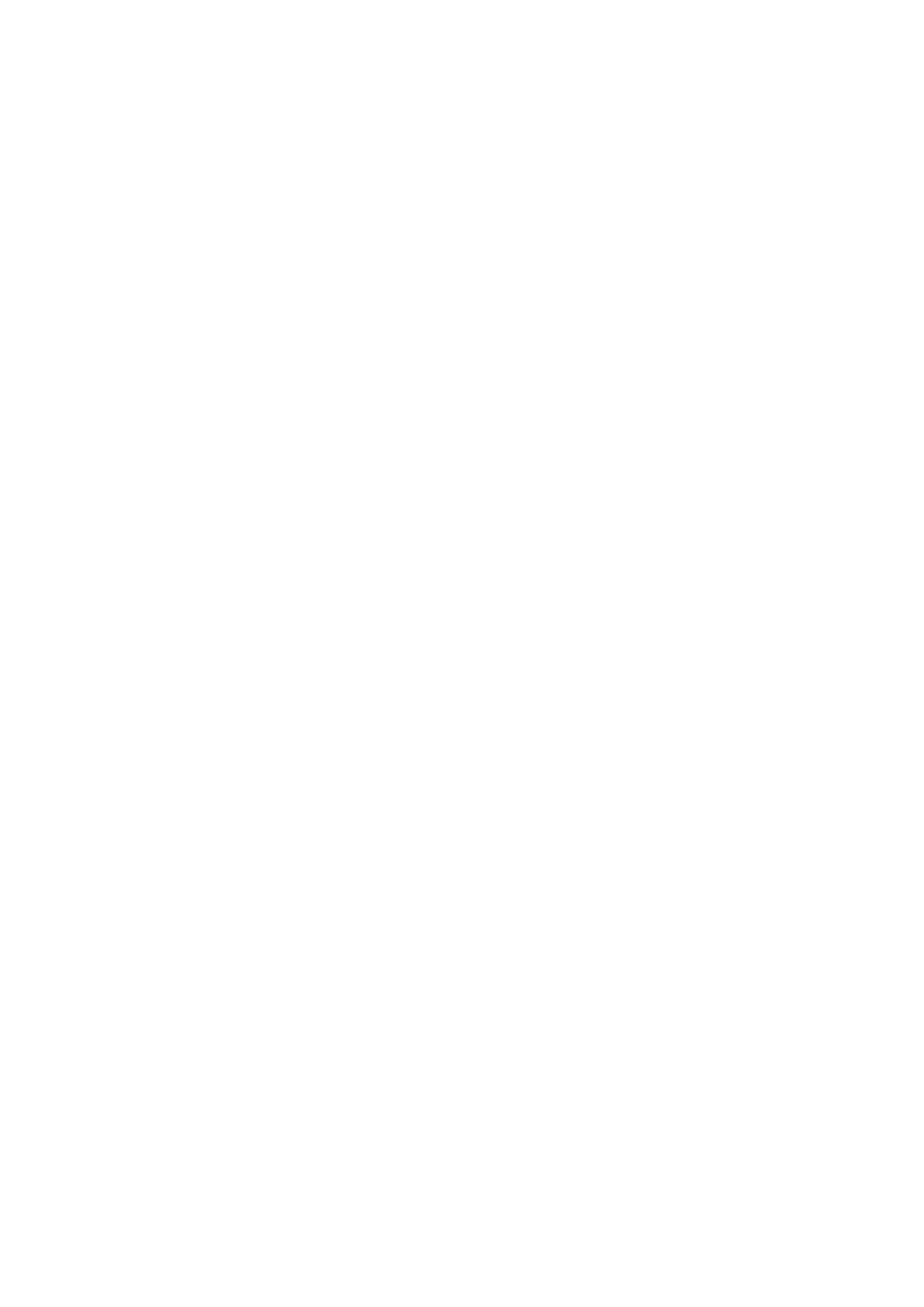

DE RECHERCHE EN INFORMATIQUE ET EN AUTOMATIQUE

## Uncertainty Quantification for Eigensystem-Realization-Algorithm, A Class of Subspace System Identification

Xuan-Binh Lam<sup>[∗](#page-1-0)</sup>, Laurent Mevel<sup>[†](#page-1-0)</sup>

Theme : Stochastic Methods and Models Applied Mathematics, Computation and Simulation Équipe I4S

Rapport de recherche n° 7462 – Novembre  $2010 - 16$  pages

Abstract: In Operational Modal Analysis, the modal parameters (natural frequencies, damping ratios and mode shapes), obtained from Stochastic System Identification of structures, are subject to statistical uncertainty from ambient vibration measurements. It is hence necessary to evaluate the confidence intervals of these obtained results. This paper will propose an algorithm that can efficiently estimate the uncertainty on modal parameters obtained from the Eigensystem-Realization-Algorithm (ERA).

Key-words: Operational Modal Analysis, Stochastic System Identification, Error Quantification, Mechanical and Aerospace

This work was supported by the European project FP7-NMP CPIP 213968-2 IRIS.

 $*$  INRIA, Centre Rennes - Bretagne Atlantique

† INRIA, Centre Rennes - Bretagne Atlantique

Centre de recherche INRIA Rennes – Bretagne Atlantique IRISA, Campus universitaire de Beaulieu, 35042 Rennes Cedex Téléphone : +33 2 99 84 71 00 — Télécopie : +33 2 99 84 71 71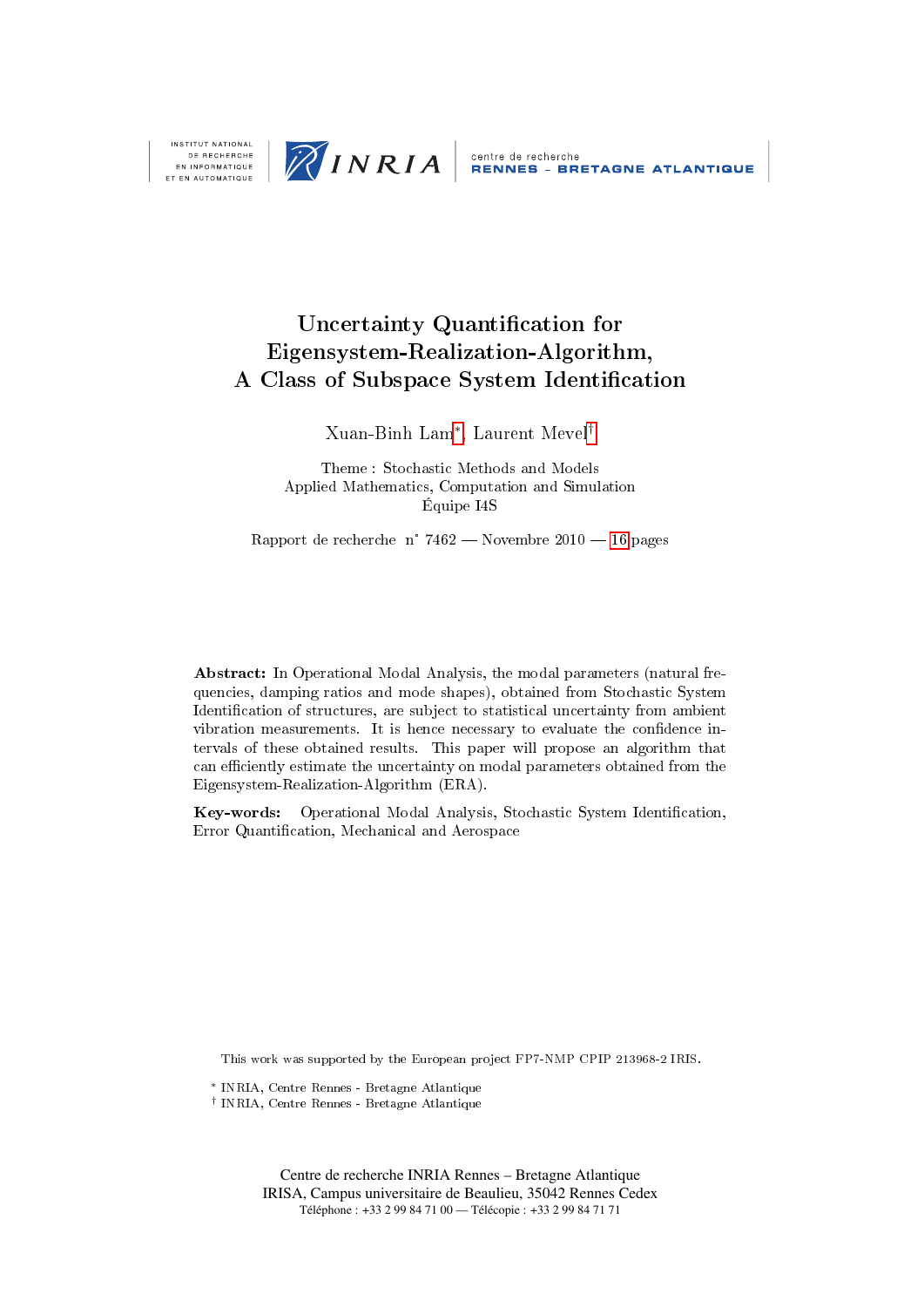## Calculs d'incertitude pour la méthode d'identification ERA

Résumé : En Analyse modale, les paramètres modaux (fréquences, amortissements et déformées), obtenus à partir des methodes stochastiques sont sujet à des erreurs d'incertitude. Il est nécessaire d'évaluer les intervalles de confiance correspondants. Ce calcul est fait pour une classe d'algorithmes sous espaces appelés ERA (Eigensystem-Realization-Algorithm).

Mots-clés : Analyse modale, identification des systèmes stochastiques, calcul d'incertitudes, mécanique et aerospatiale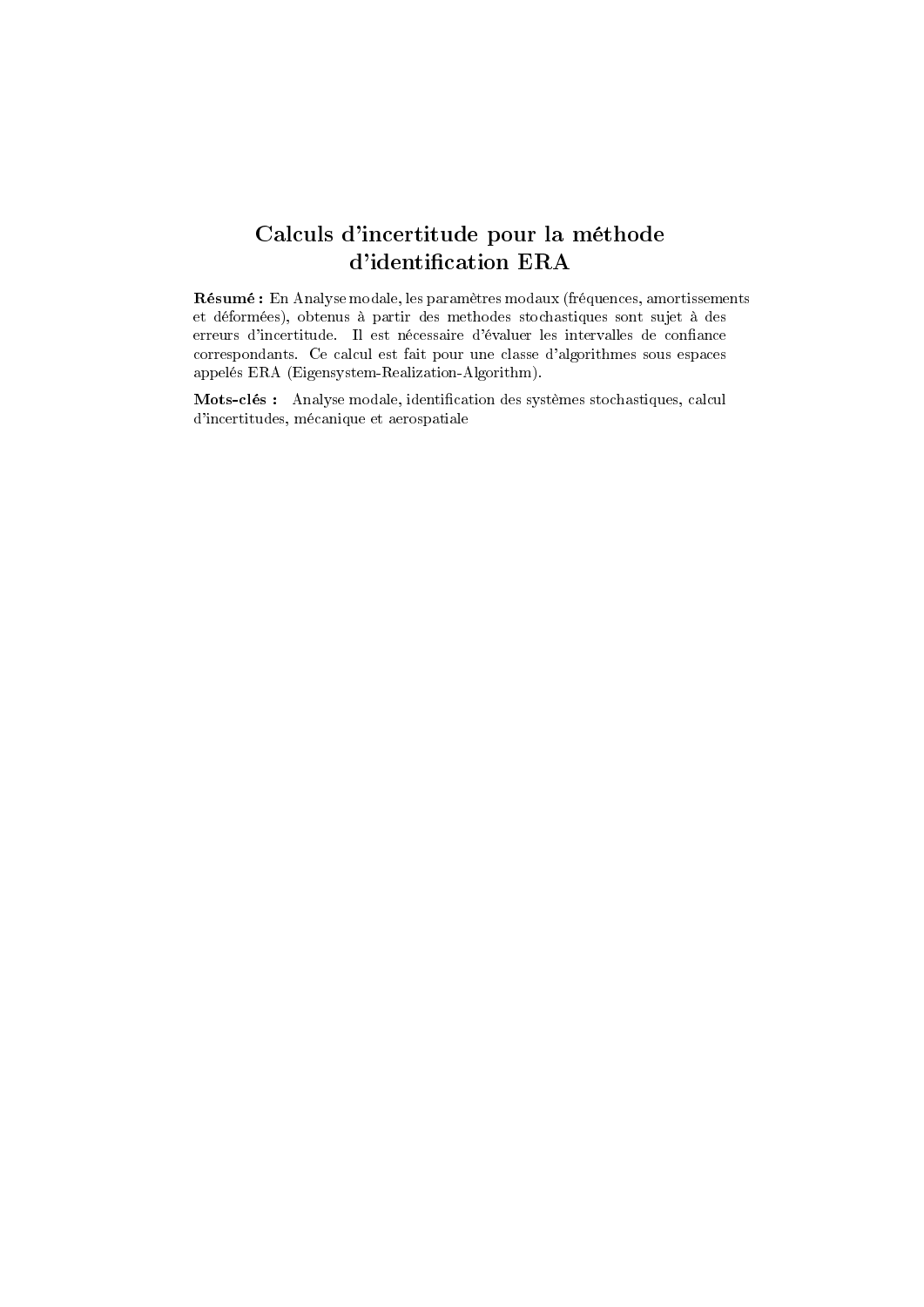#### <span id="page-5-0"></span>Introduction 1

The design and maintenance of mechanical structures subject to noise and vibrations is an important topic in mechanical engineering. It is an important component of comfort (cars and buildings) and contributes signicantly to the safety related aspects of design and maintenance (aircrafts, aerospace vehicles and payloads, civil structures). Requirements from these application areas are numerous and demanding. Laboratory and in-operation tests are performed on the prototype structure, in order to get so-called modal models, i.e., to extract the modes and damping factors (these correspond to system poles), the mode shapes (corresponding eigenvectors), and loads. These results are used for updating the design model for a better fit to data, and sometimes for certification purposes (e.g., in flight domain opening for new aircrafts).

The estimation of modal parameters of structures can easily be carried out by using Stochastic System Identification methods on sensor measurements. [3] proved that the Instrumental Variable method and what was called the Balanced Realization method for linear eigenstructure identification are consistent in a nonstationary context. From that on, the family of subspace algorithms has been extensively studied (see in [9, 14]) and has expanded rapidly. There are a number of convergence studies on subspace methods in the literature (see  $[6, 2, 1, 5]$  to mention just a few of them. These papers provide deep and technically difficult results including convergence rates. Our objective is to derive simple formula for such sensitivities. Sensitivities for the algorithms considered in this paper, ERA, are not addressed by those papers.

The uncertainty on modal parameters appears for many reasons, e.g. finite number of data samples, undefined measurement noises, nonstationary excitations, nonlinear structure, model order reduction,..., then the system identification algorithms do not yield the exact system matrices. Practically, the statistical uncertainty of the obtained modal parameters at a chosen system order can be computed from the uncertainty of the system matrices, which depends on the covariance of the corresponding subspace matrix. Not knowing the model order yields to use empirical multi-order procedure such as the stabilization diagram (10), where modes of the system are assumed to stabilize when the model order increases.

In [12], it has been shown how confidence intervals of modal parameters can be determined from the covariances of the system matrices and the covariances of subspace matrices. The current paper will expand on this and compare sensitivities for two output-only system identification methods, namely output-only Stochastic Subspace Identification (SSI) and Eigensystem-Realization-Algorithm (ERA) System Identification. Subspace identification is based on the computation of one subspace matrix from the correlation tail. Unlike subspace algorithm, ERA computes the system matrices using the information of both (k)and  $(k+1)$ -lag of shifted correlation tails.

In this paper, following the lines of  $(12)$ , an algorithm will be developed for estimating the confidence intervals in ERA system identification. The uncertainty on state transition matrix is derived, based on the uncertainties of (k)and  $(k+1)$ -lag subspace matrices.

A relevant industrial example is applied to ERA estimates. The efficiency of these algorithms and lag effect are also taken into account. Comparison with subspace algorithm estimates is also performed.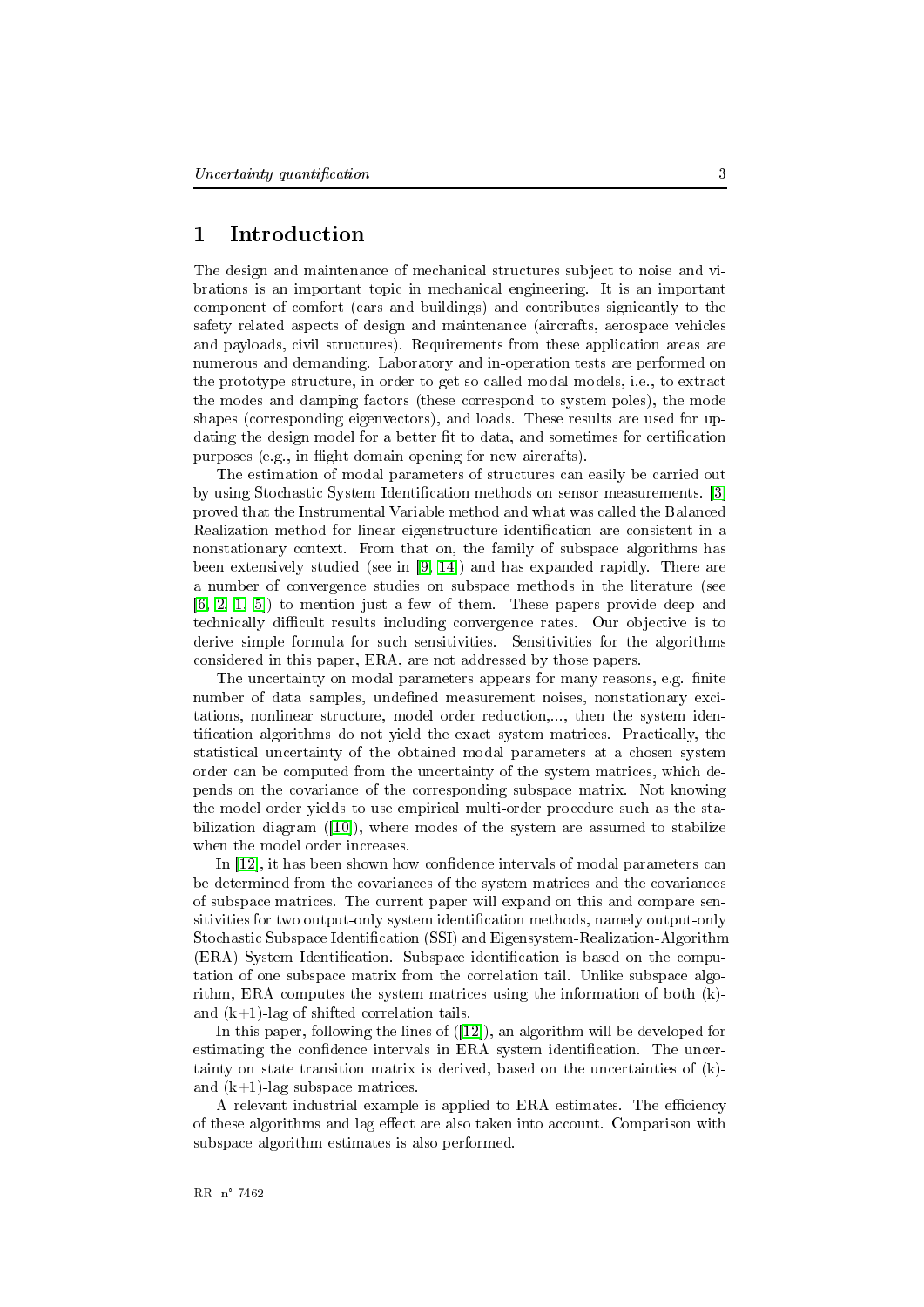## <span id="page-6-2"></span>2 Stochastic System Identification

### <span id="page-6-3"></span>2.1 The General SSI Algorithm

The discrete time model in state-space form is:

<span id="page-6-1"></span>
$$
\begin{cases}\nX_{k+1} = AX_k + V_{k+1} \\
Y_k = CX_k\n\end{cases} \tag{1}
$$

with the state  $X \in \mathbb{R}^n$ , the output  $Y \in \mathbb{R}^r$ , the state transition matrix  $A \in \mathbb{R}^{n \times n}$ and the observation matrix  $C \in \mathbb{R}^{r \times n}$ . The state noise V is unmeasured and assumed to be Gaussian, zero-mean, white.

Let r be the number of sensors, p and q be chosen parameters with  $(p+1)r \geq$  $qr \geq n$ . From the output data, a matrix  $\mathcal{H}_{p+1,q} \in \mathbb{R}^{(p+1)r \times qr}$  is built according to a chosen SSI algorithm, see e.g. [4] for an overview. The matrix  $\mathcal{H}_{p+1,q}$  will be called "subspace matrix" in the following, and the SSI algorithm is chosen such that the corresponding subspace matrix enjoys (asymptotically for a large number of samples) the factorization property

<span id="page-6-0"></span>
$$
\mathcal{H}_{p+1,q} = \mathcal{O}_{p+1} \ \mathcal{Z}_q \tag{2}
$$

into the matrix of observability

$$
\mathcal{O}_{p+1} \stackrel{\text{def}}{=} \begin{bmatrix} C \\ CA \\ \vdots \\ CA^p \end{bmatrix} \tag{3}
$$

and a matrix  $\mathcal{Z}_q$  depending on the selected SSI algorithm.

Let N be the number of available samples and  $Y_k \in \mathbb{R}^r$ ,  $\{k \in 1, \ldots, N\}$  the vector containing the sensor data. Then, the "forward" and "backward" data matrices

$$
\mathcal{Y}_{p+1}^{+} = \frac{1}{\sqrt{N-p-q}} \begin{bmatrix} Y_{q+1} & Y_{q+2} & \dots & Y_{N-p} \\ Y_{q+2} & Y_{q+3} & \dots & Y_{N-p+1} \\ \vdots & \vdots & \ddots & \vdots \\ Y_{q+p+1} & Y_{q+p+2} & \dots & Y_N \end{bmatrix},
$$

$$
\mathcal{Y}_{q}^{-} = \frac{1}{\sqrt{N-p-q}} \begin{bmatrix} Y_{q} & Y_{q+1} & \dots & Y_{N-p-1} \\ Y_{q-1} & Y_{q} & \dots & Y_{N-p-2} \\ \vdots & \vdots & \ddots & \vdots \\ Y_{1} & Y_{2} & \dots & Y_{N-p-q} \end{bmatrix} (4)
$$

are built. For the *covariance-driven* SSI (see also [3], [10]), the subspace matrix  $\mathcal{H}^{(\text{cov})}_{p+1,q} = \mathcal{Y}^+_{p+1} \mathcal{Y}^{-T}_q$  is built, which enjoys the factorization property (2), where  $\mathcal{Z}_q$  is the controllability matrix.

For simplicity, let p and q be given, skip the subscripts of  $\mathcal{H}_{p+1,q}$ ,  $\mathcal{O}_{p+1}$  and  $\mathcal{Z}_q$ . The eigenstructure of the system (1) is retrieved from a given matrix  $\mathcal{H}$ .

The observability matrix  $\mathcal O$  is obtained from a thin Singular Value Decomposition (SVD) of the matrix  $H$  and its truncation at the desired model order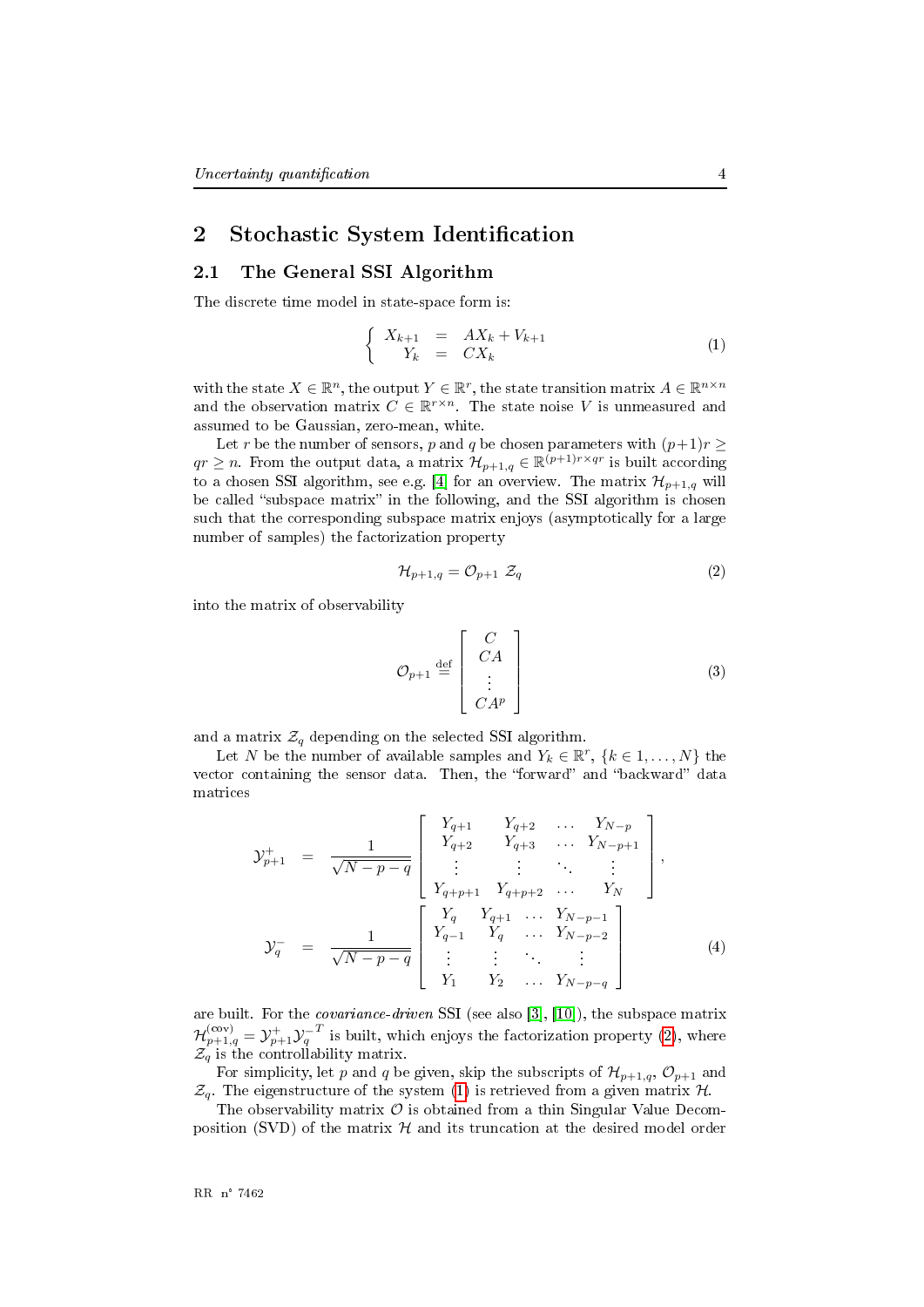$\overline{n}$ 

$$
\mathcal{H} = U\Sigma V^T
$$
  
=  $\begin{bmatrix} U_1 & U_0 \end{bmatrix} \begin{bmatrix} \Sigma_1 & 0 \\ 0 & \Sigma_0 \end{bmatrix} V^T,$  (5)

$$
\mathcal{O} = U_1 \Sigma_1^{1/2}.
$$
\n
$$
(6)
$$

Note that the singular values in  $\Sigma_1 \in \mathbb{R}^{d \times d}$  must be non-zero and hence  $\mathcal{O}$  is of full column rank. The observation matrix  $C$  is then found in the first block-row of the observability matrix  $\mathcal O$ . The state transition matrix  $A$  is obtained from the shifting invariance property of  $\mathcal{O}$ , namely as the least squares solution of

$$
\mathcal{O}\uparrow A = \mathcal{O}\downarrow, \text{ where } \mathcal{O}\uparrow \stackrel{\text{def}}{=} \left[\begin{array}{c} C \\ CA \\ \vdots \\ CA^{p-1} \end{array}\right], \mathcal{O}\downarrow \stackrel{\text{def}}{=} \left[\begin{array}{c} CA \\ CA^2 \\ \vdots \\ CA^p \end{array}\right]. \tag{7}
$$

The eigenstructure  $(\lambda, \varphi_{\lambda})$  results from

$$
\det(A - \lambda I) = 0, \quad A\phi_{\lambda} = \lambda \phi_{\lambda}, \quad \varphi_{\lambda} = C\phi_{\lambda}, \tag{8}
$$

where  $\lambda$  ranges over the set of eigenvalues of A. From  $\lambda$ , the natural frequency and damping ratio are obtained, and  $\varphi_{\lambda}$  is the corresponding mode shape.

There are many papers on the used identification techniques. A complete description can be found in [3], [14], [10], [4], and the related references. A proof of non-stationary consistency of these subspace methods can be found in [4].

#### <span id="page-7-0"></span>2.2 ERA (Eigensystem-Realization-Algorithm)

Another variant of realization algorithm based on the computation of the subspace matrices is called ERA (Eigensystem-Realization-Algorithm) (see in [8]). It is based on the general remark that one can compute the subspace matrix  $\mathcal H$ not using the first lags of the correlation tail. Defining  $\mathcal{H}^{(k)}$  as

$$
\mathcal{H}^{(k)} = \begin{bmatrix} R_{k+1} & R_{k+2} & \dots & R_{k+q} \\ R_{k+2} & R_{k+3} & \dots & R_{k+q+1} \\ \vdots & \vdots & \ddots & \vdots \\ R_{k+p+1} & \dots & \dots & R_{k+p+q} \end{bmatrix},\tag{9}
$$

in which the correlations are related to the factorization

$$
R_j \stackrel{\text{def}}{=} \mathbf{E} \left( Y_{l+j} \ Y_l^T \right) = C A^j G \tag{10}
$$

with the cross-covariance between the state and the observed outputs  $G =$  $\mathbf{E}\left[X_l\ Y_l^T\right]$ .

Then, a Singular Value Decomposition is performed on  $\mathcal{H}^{(k)}$  as

$$
\mathcal{H}^{(k)} = \begin{bmatrix} U_1 & U_0 \end{bmatrix} \begin{bmatrix} \Sigma_1 & 0 \\ 0 & \Sigma_0 \end{bmatrix} \begin{bmatrix} V_1^T \\ V_0^T \end{bmatrix}
$$
(11)

The state transition matrix will be defined as

$$
A = \left(\mathcal{O}_1^{\dagger}\right) \mathcal{H}^{(k+1)}\left(\mathcal{Z}_1^{\dagger}\right), \tag{12}
$$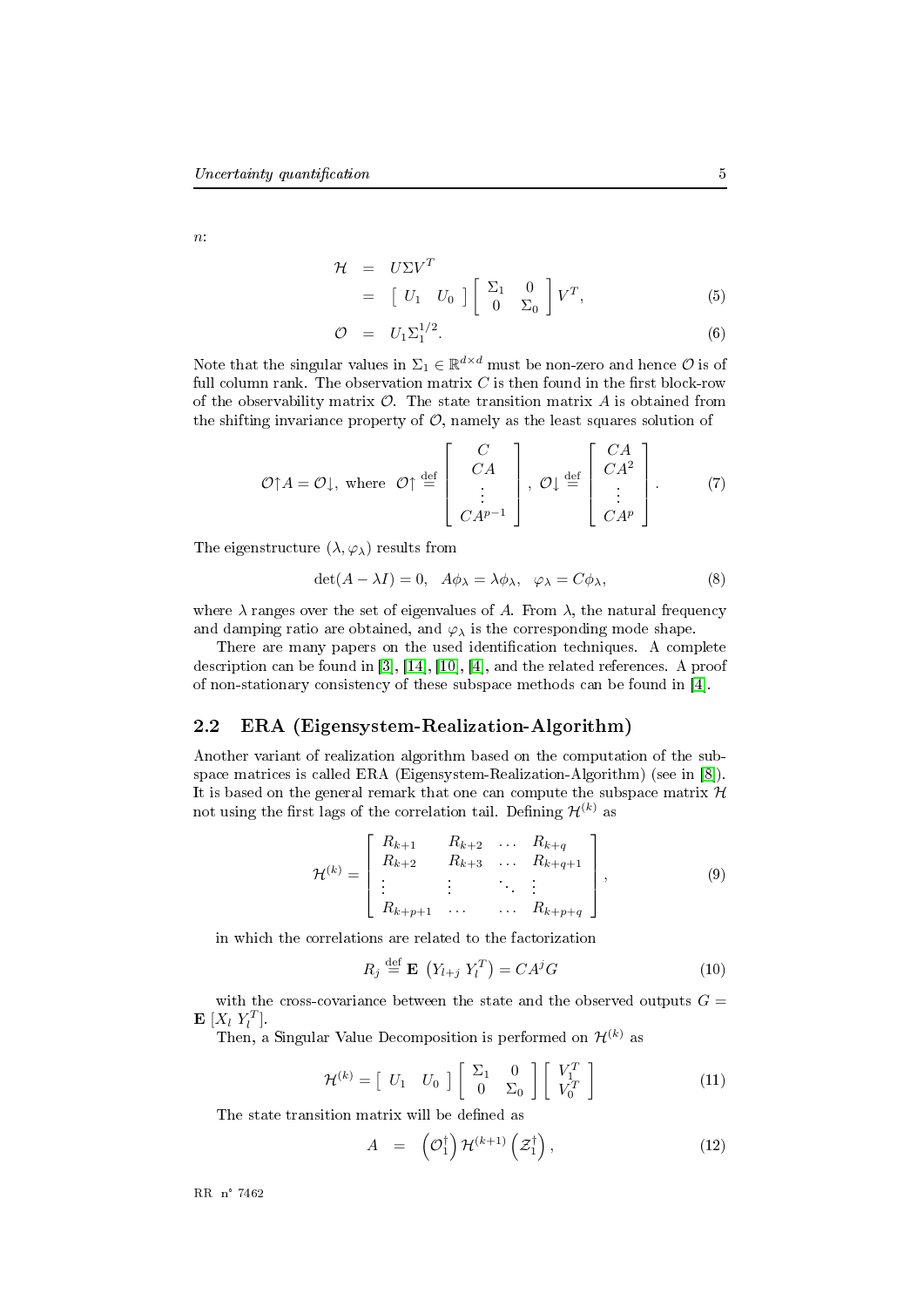where <sup>†</sup> means Moore-Penrose pseudo-inverse, and

$$
\mathcal{O}_1^{\dagger} = (\Sigma_1)^{-\frac{1}{2}} U_1^T, \tag{13}
$$

$$
\mathcal{Z}_1^\dagger = V_1 \left( \Sigma_1 \right)^{-\frac{1}{2}}.
$$
 (14)

If the correlations are computed from cross spectra, the method is called NEXT-ERA; but without loss of generality, it is just assumed that the correlations are computed from time samples. The dimensions of A relates to the dimensions of  $U_1, \Sigma_1, V_1$ . And as such, a stabilization diagram is obtained by performing the computation of  $A$  for multiple model orders and keeping as stable poles the modes which repeat over multiple model orders.

### <span id="page-8-0"></span>3 Confidence intervals

### <span id="page-8-1"></span>3.1 Descriptions of SSI Confidence Intervals algorithm

The statistical uncertainty of the obtained modal parameters at a chosen system order can be computed from the uncertainty of the system matrices, which depends on the covariance of the corresponding subspace matrix  $H$ . The latter can be evaluated by cutting the sensor data into blocks on which instances of the subspace matrix are computed. So, this offers a possibility to compute the confidence intervals of the modal parameters at a certain system order without repeating the system identification. In [12], this algorithm was described in detail for the covariance-driven SSI. The uncertainty  $\Delta A$  and  $\Delta C$  of the system matrices  $A$  and  $C$  are connected to the uncertainty of the subspace matrix through a Jacobian matrix

$$
\left[\begin{array}{c} vec\Delta A\\ vec\Delta C \end{array}\right] = J_{A,C} vec\Delta \mathcal{H},\tag{15}
$$

where vec is the vectorization operator. Then, the uncertainty of the modal parameters (natural frequency f, damping ratio d and mode shape  $\phi$ ) is derived from

$$
\Delta f_{\mu} = J_{f_{\mu}} \left[ \begin{array}{c} vec\Delta A \\ vec\Delta C \end{array} \right], \quad \Delta d_{\mu} = J_{d_{\mu}} \left[ \begin{array}{c} vec\Delta A \\ vec\Delta C \end{array} \right], \tag{16}
$$

and

$$
\Delta \phi_{\mu} = J_{\phi_{\mu}} \left[ \begin{array}{c} vec\Delta A \\ vec\Delta C \end{array} \right]. \tag{17}
$$

The Jacobians  $J_{f_\mu}, J_{d_\mu}$  and  $J_{\phi_\mu}$  are computed for each mode  $\mu$ . Finally, the covariances of the modal parameters are obtained as

$$
cov(f_{\mu}) = J_{f_{\mu}} J_{A,C} cov(vec \mathcal{H}) J_{A,C}^T J_{f_{\mu}}^T
$$
  
\n
$$
cov(d_{\mu}) = J_{d_{\mu}} J_{A,C} cov(vec \mathcal{H}) J_{A,C}^T J_{d_{\mu}}^T
$$
  
\n
$$
cov(\phi_{\mu}) = J_{\phi_{\mu}} J_{A,C} cov(vec \mathcal{H}) J_{A,C}^T J_{\phi_{\mu}}^T
$$
\n(18)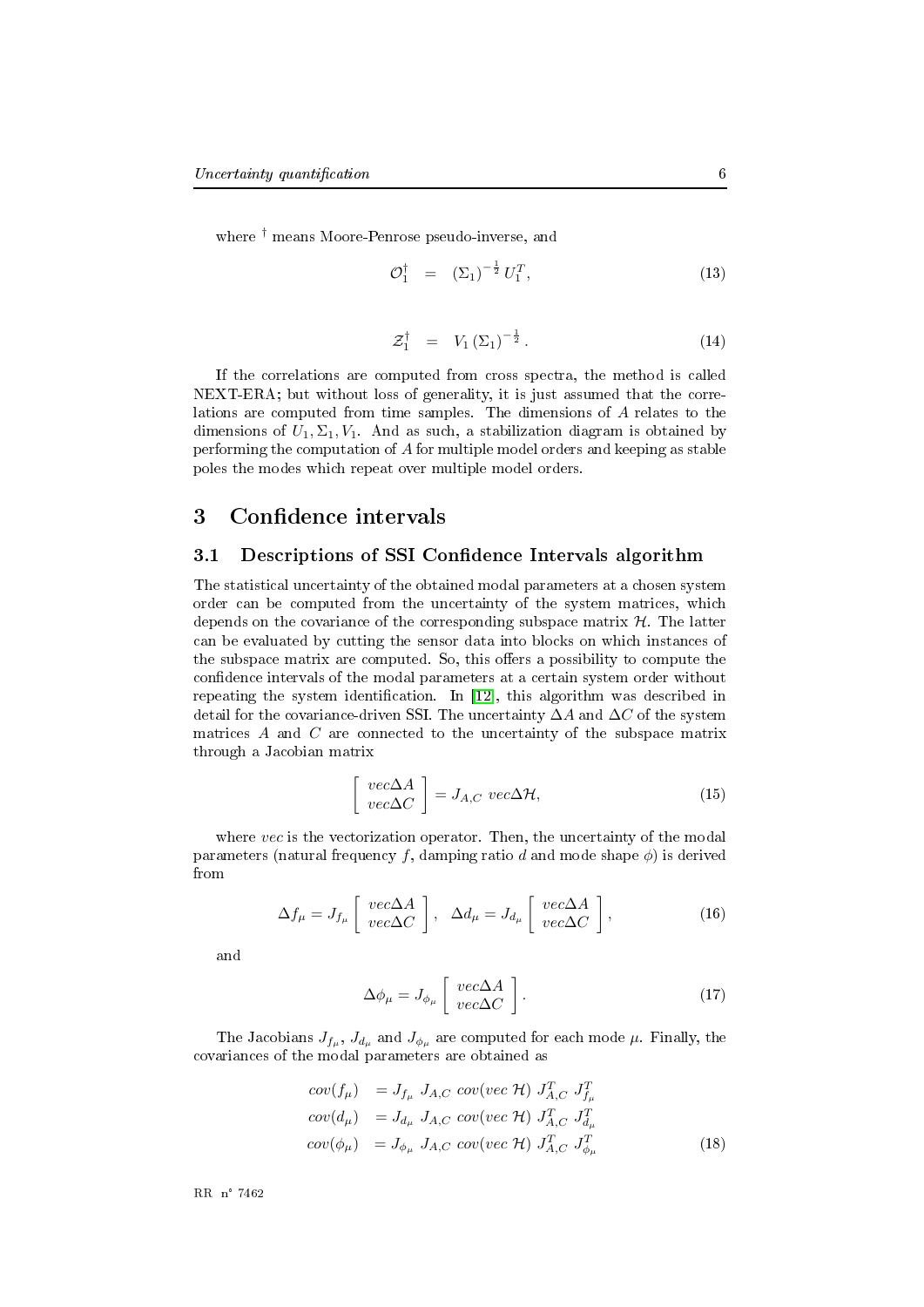where  $cov(vec\mathcal{H})$  is the covariance of the vectorized subspace matrix. After retrieving the uncertainties on the system matrices  $A$  and  $C$ , the calculation of the uncertainties on the frequency and damping is straightforward. However, for the mode shape, there is an issue of normalization as each one is defined up to an unknown constant. This was addressed in [7].

#### <span id="page-9-0"></span>3.2 Derivation of ERA Confidence Intervals

In this section, for ERA, it is investigated how the covariances of modal parameters can be derived from the covariance of subspace matrices taking care of the uncertainties of observability, controllability and system matrices.

Firstly, the uncertainty on the system matrix  $A$  is a function of the sensitivities of  $\mathcal{H}^{(k+1)}$ ,  $\mathcal{O}_1^{\dagger}$  and  $\mathcal{Z}_1^{\dagger}$ .

$$
\Delta A = \Delta \left[ \left( \mathcal{O}_1^{\dagger} \right) \mathcal{H}^{(k+1)} \left( \mathcal{Z}_1^{\dagger} \right) \right]
$$
  
\n
$$
= \left[ \Delta \left( \mathcal{O}_1^{\dagger} \right) \right] \mathcal{H}^{(k+1)} \left( \mathcal{Z}_1^{\dagger} \right)
$$
  
\n
$$
+ \left( \mathcal{O}_1^{\dagger} \right) \left[ \Delta \mathcal{H}^{(k+1)} \right] \left( \mathcal{Z}_1^{\dagger} \right)
$$
  
\n
$$
+ \left( \mathcal{O}_1^{\dagger} \right) \mathcal{H}^{(k+1)} \left[ \Delta \left( \mathcal{Z}_1^{\dagger} \right) \right]. \tag{19}
$$

The uncertainty on the vectorized system matrix  $A$  is rewritten as

$$
vec\Delta A = \left( \left( \mathcal{Z}_1^{\dagger T} \mathcal{H}^{(k+1)T} \right) \otimes I_d \right) vec \left( \Delta \left( \mathcal{O}_1^{\dagger} \right) \right) + \left( \mathcal{Z}_1^{\dagger T} \otimes \mathcal{O}_1^{\dagger} \right) vec \Delta \mathcal{H}^{(k+1)} + \left( I_d \otimes \left( \mathcal{O}_1^{\dagger} \mathcal{H}^{(k+1)} \right) \right) vec \left( \Delta \left( \mathcal{Z}_1^{\dagger} \right) \right),
$$
(20)

where  $I_d$  is identity matrix with dimension  $d. \otimes$  is the Kronecker product. The uncertainty of  $\mathcal{H}^{(k+1)}$  can simply be estimated by cutting the signals.

The uncertainty on the pseudo-inverse of observability  $\mathcal{O}_1$  can be defined directly from the singular values and singular vectors by

$$
\Delta\left(\mathcal{O}_1^{\dagger}\right) = \Delta\left(\Sigma_1^{-\frac{1}{2}}U_1^T\right)
$$
  
\n
$$
= \left[\Delta\left(\Sigma_1^{-\frac{1}{2}}\right)\right]U_1^T + \Sigma_1^{-\frac{1}{2}}\Delta\left(U_1^T\right)
$$
  
\n
$$
= -\frac{1}{2}\Sigma_1^{-\frac{3}{2}}\left(\Delta\Sigma_1\right)U_1^T + \Sigma_1^{-\frac{1}{2}}\Delta\left(U_1^T\right)
$$
(21)

The uncertainty of  $\mathcal{O}_1^{\dagger}$  is now vectorized as

$$
vec\left(\Delta\left(\mathcal{O}_1^{\dagger}\right)\right) = \left(U_1 \otimes \left(-\frac{1}{2} \Sigma_1^{-\frac{3}{2}}\right)\right) vec\Delta \Sigma_1
$$
  
+ 
$$
\left(I_{(p+1)r} \otimes \Sigma_1^{-\frac{1}{2}}\right) vec\left(\Delta\left(U_1^T\right)\right)
$$
  
= 
$$
\left(U_1 \otimes \left(-\frac{1}{2} \Sigma_1^{-\frac{3}{2}}\right)\right) vec\Delta \Sigma_1
$$
  
+ 
$$
\left(I_{(p+1)r} \otimes \Sigma_1^{-\frac{1}{2}}\right) P_{U_1} vec\Delta U_1
$$
 (22)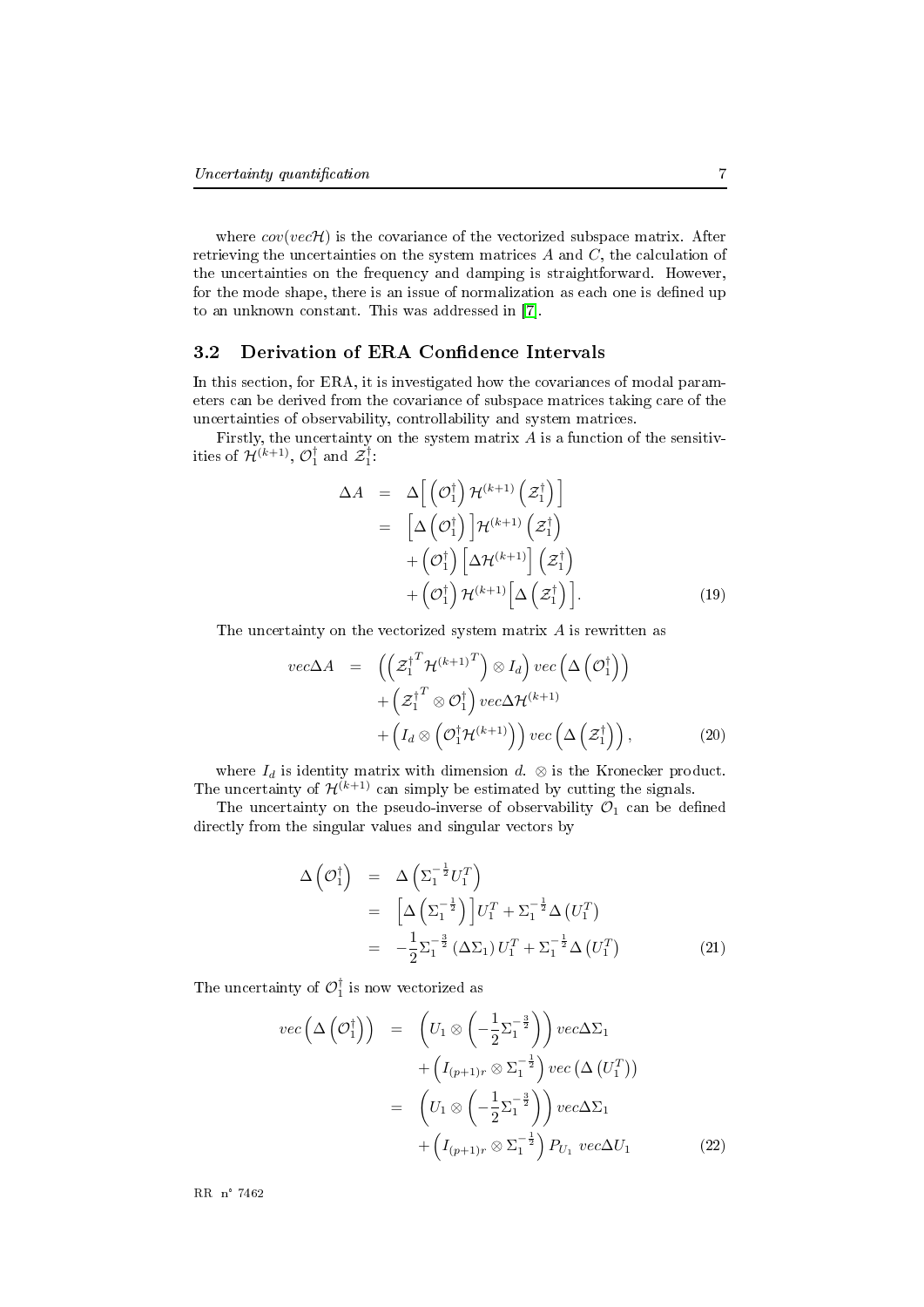where  $P_{U_1}$  is a matrix that can permutate  $vec\Delta U_1$  to  $vec\left(\Delta \left(U_1^T\right)\right)$ .

Similarly, the uncertainty on the pseudo-inverse of controllability  $\mathcal{Z}_1$  can be descibed as

$$
\Delta\left(\mathcal{Z}_1^{\dagger}\right) = \Delta\left(V_1\Sigma_1^{-\frac{1}{2}}\right)
$$
  
\n
$$
= (\Delta V_1)\Sigma_1^{-\frac{1}{2}} + V_1\Delta\left(\Sigma_1^{-\frac{1}{2}}\right)
$$
  
\n
$$
= (\Delta V_1)\Sigma_1^{-\frac{1}{2}} + V_1\left(-\frac{1}{2}\right)\Sigma_1^{-\frac{3}{2}}\Delta\Sigma_1
$$
 (23)

and reconstructing it in vectorized form leads to

$$
vec\left(\Delta\left(\mathcal{Z}_{1}^{\dagger}\right)\right) = \left(\Sigma_{1}^{-\frac{1}{2}} \otimes I_{qr}\right) vec\Delta V_{1} + \left(I_{d} \otimes \left(-\frac{1}{2}V_{1}\Sigma_{1}^{-\frac{3}{2}}\right)\right) vec\Delta\Sigma_{1}.
$$
 (24)

The sensitivity of the left singular vectors can be related to the uncertainty of subspace matrix  $\mathcal{H}^{(k)}$  (see in [11])

$$
vec\Delta U_1 = L_{1d} \begin{bmatrix} B_1^{\dagger} C_1 \\ \vdots \\ B_d^{\dagger} C_d \end{bmatrix} vec\Delta \mathcal{H}^{(k)}
$$
(25)

with a selection matrix defined by

$$
L_{1d} = I_d \otimes [I_{(p+1)r} \quad O_{(p+1)r \times qr}] \qquad (26)
$$

and

$$
B_j = \begin{bmatrix} I_{(p+1)r} & -\frac{\mathcal{H}^{(k)}}{\sigma_j} \\ -\frac{(\mathcal{H}^{(k)})^T}{\sigma_j} & I_{qr} \end{bmatrix},\tag{27}
$$

$$
C_j = \frac{1}{\sigma_j} \begin{bmatrix} v_j^T \otimes (I_{(p+1)r} - u_j u_j^T) \\ (u_j^T \otimes (I_{qr} - v_j v_j^T)) \mathcal{P} \end{bmatrix},
$$
\n(28)

$$
\mathcal{P} = \sum_{k_1=1}^{(p+1)r} \sum_{k_2=1}^{qr} E_{k_1 k_2}^{(p+1)r \times qr} \otimes E_{k_2 k_1}^{qr \times (p+1)r}, \qquad (29)
$$

where  $\sigma_j$  is the eigenvalue at system order  $j \{j \in 1, ..., d\}$ ,  $u_j$  (resp.  $v_j$ ) is column number j of U (resp. V).  $E_{k_1k_2}^{(p+1)r\times qr}$  $\frac{k_1(p+1)r \times qr}{k_1k_2}$  is a  $(p+1)r \times qr$  matrix whose element is 1 at position  $(k_1, k_2)$  and zero elsewhere.

The sensitivity of eigenvalues is addressed as (see in [11])

$$
vec(\Delta \Sigma_1) = S_{3d} \begin{bmatrix} (v_1 \otimes u_1)^T \\ \vdots \\ (v_d \otimes u_d)^T \end{bmatrix} vec\Delta \mathcal{H}^{(k)}, \qquad (30)
$$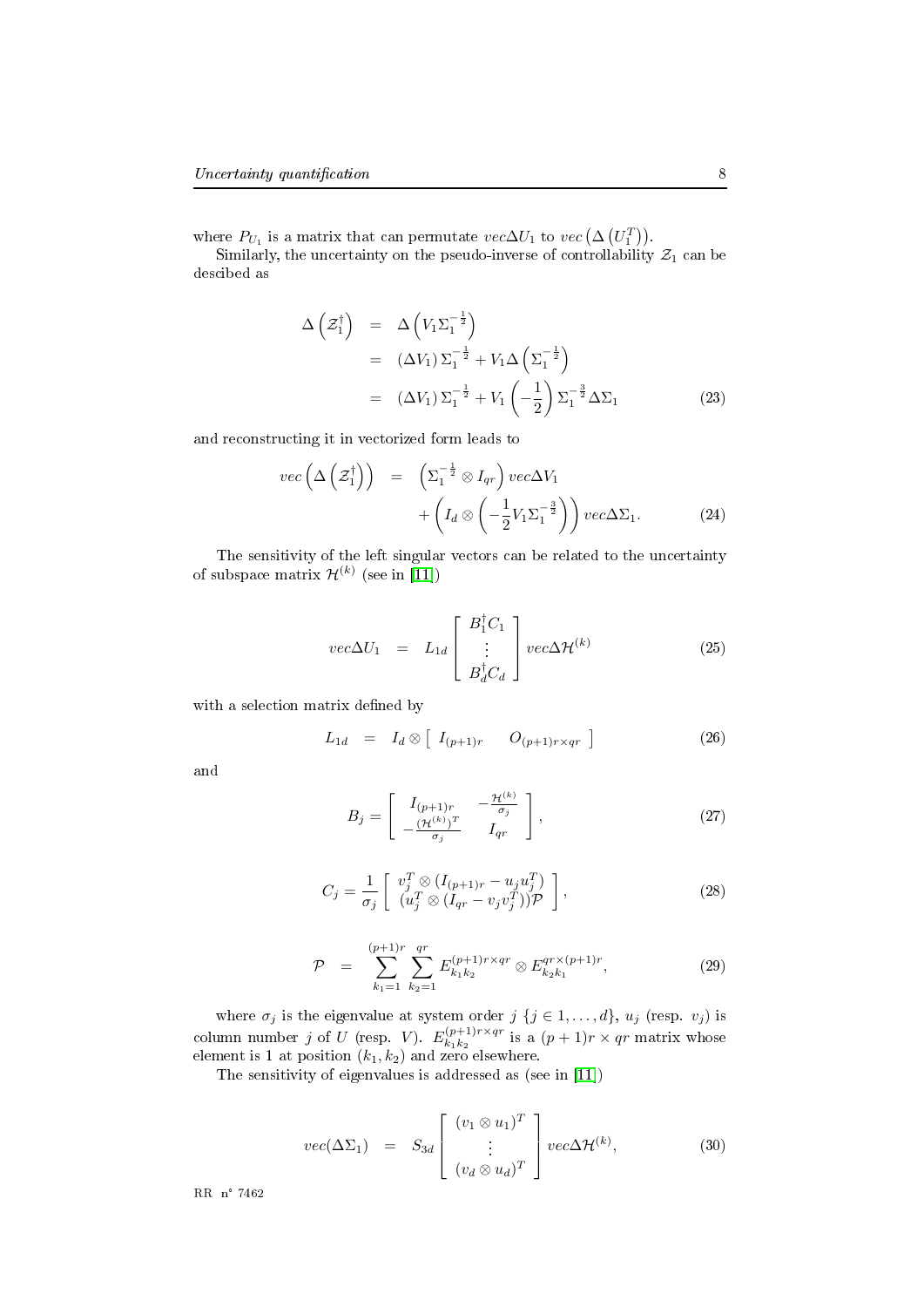in which  $S_{3d}$  is a selection matrix

$$
S_{3d} = \sum_{s=1}^{d} E_{(s-1)d+s,s}^{d^2 \times d} \tag{31}
$$

The sensitivity of right eigenvectors (see in [11]) is then specified by

$$
vec\Delta V_1 = L_{2d} \begin{bmatrix} B_1^{\dagger} C_1 \\ \vdots \\ B_d^{\dagger} C_d \end{bmatrix} vec\Delta \mathcal{H}^{(k)}
$$
(32)

with selection matrix

$$
L_{2d} = I_d \otimes [O_{qr \times (p+1)r} \quad I_{qr}]. \tag{33}
$$

Especially,  $vec\Delta\mathcal{H}^{(k)}$  can be simplified by making use of a block-storing matrix  $M^{(k)}$ 

$$
vec\Delta \mathcal{H}^{(k)} = S_4^{(k)} vec\Delta M^{(k)}
$$
\n(34)

where

$$
M^{(k)} = \begin{bmatrix} R_1 \\ R_2 \\ \vdots \\ R_{p+q+k} \end{bmatrix}
$$
 (35)

$$
S_4^{(k)} = \begin{bmatrix} I_r \otimes S_{5,1}^{(k)} \\ I_r \otimes S_{5,2}^{(k)} \\ \vdots \\ I_r \otimes S_{5,q}^{(k)} \end{bmatrix}
$$
 (36)

$$
S_{5,t}^{(k)} = [O_{(p+1)r \times (t-1+k)r} \quad I_{(p+1)r} \quad O_{(p+1)r \times (q-t)r} \quad (37)
$$

Finally, the uncertainty of system matrix  $A$  can be shown in vectorization form

$$
vec\Delta A = J_A vec\Delta M^{(k)}, \qquad (38)
$$

in which  $J_A$  is a Jacobian matrix

$$
J_A = N_1 \begin{bmatrix} (v_1 \otimes u_1)^T \\ \vdots \\ (v_d \otimes u_d)^T \end{bmatrix} S_4^{(k)}
$$
  
+ 
$$
N_2 \begin{bmatrix} B_1^{\dagger} C_1 \\ \vdots \\ B_d^{\dagger} C_d \end{bmatrix} S_4^{(k)}
$$
  
+ 
$$
\left( \mathcal{Z}_1^{\dagger T} \otimes \mathcal{O}_1^{\dagger} \right) S_4^{(k+1)}
$$
 (39)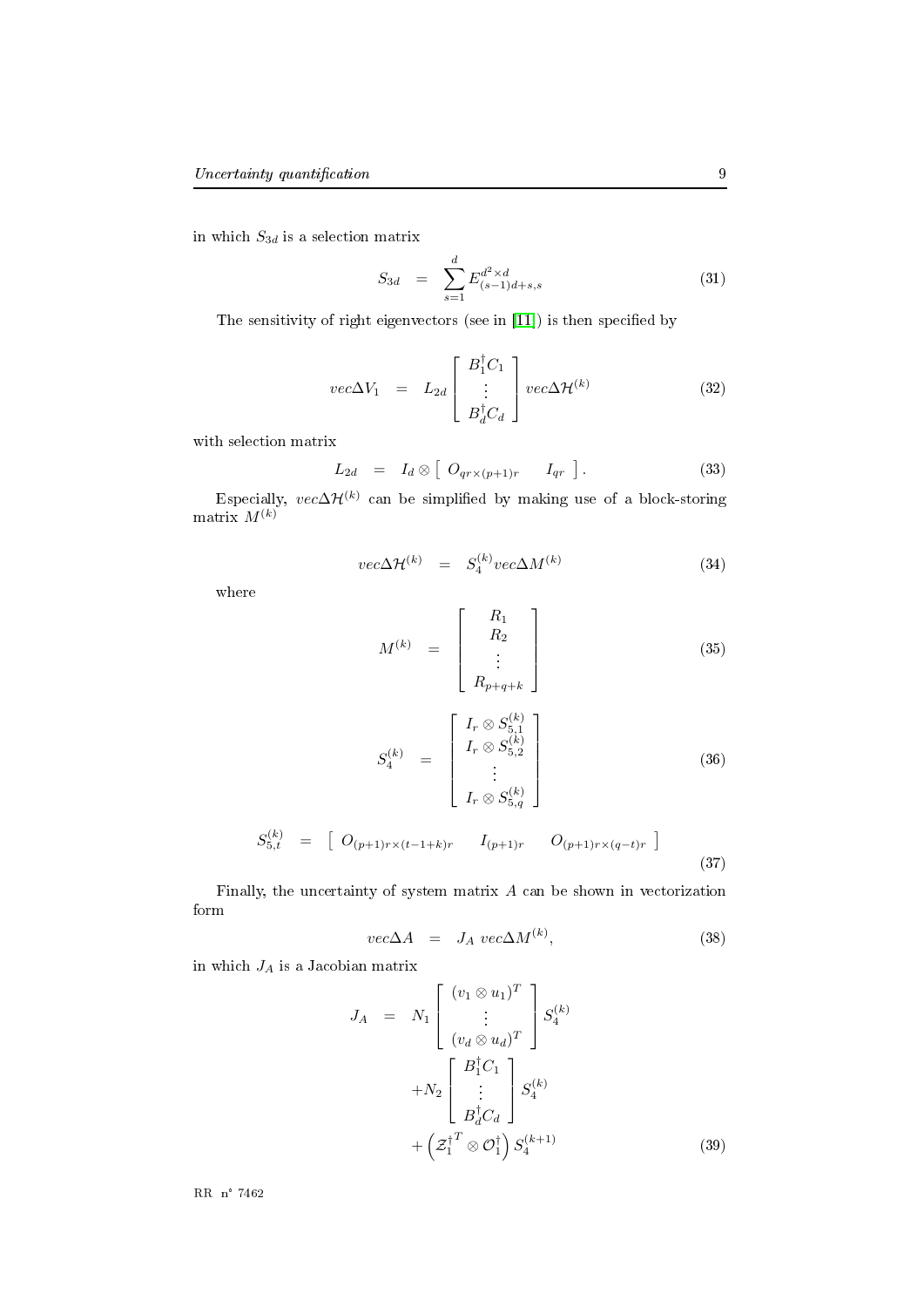with the matrices

$$
N_1 = \left( \left( \mathcal{Z}_1^{\dagger} \mathcal{H}^{(k+1)} \right)^T \right) \otimes I_d \right) \left( U_1 \otimes \left( -\frac{1}{2} \Sigma_1^{-\frac{3}{2}} \right) \right) S_{3d} + \left( I_d \otimes \left( \mathcal{O}_1^{\dagger} \mathcal{H}^{(k+1)} \right) \right) \left( I_d \otimes \left( -\frac{1}{2} V_1 \Sigma_1^{-\frac{3}{2}} \right) \right) S_{3d},
$$
\n
$$
(40)
$$

$$
N_2 = \left( \left( \mathcal{Z}_1^{\dagger T} \mathcal{H}^{(k+1)T} \right) \otimes I_d \right) \left( I_{(p+1)r} \otimes \Sigma_1^{-\frac{1}{2}} \right) P_{U_1} L_{1d}
$$
  
+ 
$$
\left( I_d \otimes \left( \mathcal{O}_1^{\dagger} \mathcal{H}^{(k+1)} \right) \right) \left( \Sigma_1^{-\frac{1}{2}} \otimes I_{qr} \right) L_{2d}.
$$
 (41)

Likewise, the uncertainty of the vectorized system matrix  $C$  is

$$
vec\Delta C = J_C \, vec\Delta M^{(k)} \tag{42}
$$

with Jacobian matrix

$$
J_C = (I_d \otimes S_C) (\mathcal{B}_d + \mathcal{C}_d) S_4^{(k)}, \qquad (43)
$$

where

$$
S_C = [I_r \quad O_{r \times pr} ], \qquad (44)
$$

$$
\mathcal{B}_d = \left(I_d \otimes \left(\frac{1}{2}U_1 \Sigma_1^{-\frac{1}{2}}\right)\right) S_{3d} \left[\begin{array}{c} (v_1 \otimes u_1)^T \\ \vdots \\ (v_d \otimes u_d)^T \end{array}\right]
$$
(45)

$$
\mathcal{C}_d = \left( \Sigma_1^{\frac{1}{2}} \otimes I_{(p+1)r} \right) L_{1d} \begin{bmatrix} B_1^{\dagger} C_1 \\ \vdots \\ B_d^{\dagger} C_d \end{bmatrix} . \tag{46}
$$

Finally, the uncertainty of system matrices can be joined together

$$
\begin{bmatrix} vec\Delta A \\ vec\Delta C \end{bmatrix} = \begin{bmatrix} J_A \\ J_C \end{bmatrix} vec\Delta M^{(k)} \n= J_{A,C} vec\Delta M^{(k)}
$$
\n(47)

Then, the covariances of the modal parameters are obtained as

$$
cov(f_{\mu}) = J_{f_{\mu}} J_{A,C} cov(vec M^{(k)}) J_{A,C}^T J_{f_{\mu}}^T
$$
  
\n
$$
cov(d_{\mu}) = J_{d_{\mu}} J_{A,C} cov(vec M^{(k)}) J_{A,C}^T J_{d_{\mu}}^T
$$
  
\n
$$
cov(\phi_{\mu}) = J_{\phi_{\mu}} J_{A,C} cov(vec M^{(k)}) J_{A,C}^T J_{\phi_{\mu}}^T
$$
\n(48)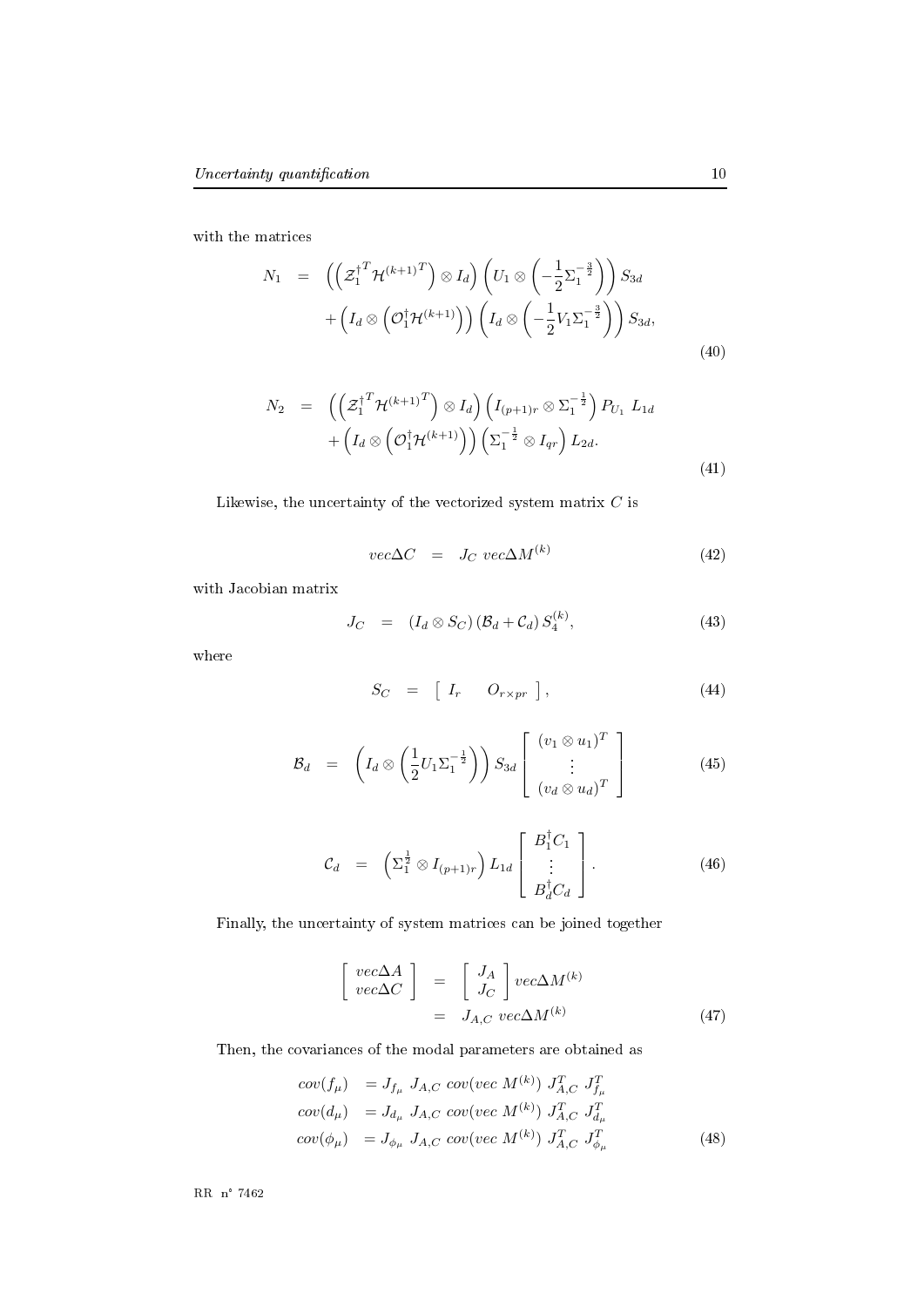#### <span id="page-13-0"></span> $\overline{4}$ **Numerical Examples**

The S101 bridge ([13]) connected Salzburg - Vienna carriage way in Austria. That is a post-tensioned concrete bridge with main span of 32 m, side spans of 12 m, and the width of 6.6 m. The deck is continuous over the piers. This bridge, contructed in 1960, has been a typical overpass bridge in Austria national highway. In the current paper, the ambient vibration data is collected on 15 sensors. The original sampling frequency is 500 Hz with 165000 time samples available. The data is decimated to 35.7 Hz and only five modes are taken into account.



Figure 1: S101 bridge in Reibersdorf, Austria

#### <span id="page-13-1"></span> $4.1$ Modal analysis

For the output-only modal analysis of the ambient vibration data of the S101 bridge, similar parameters for both subspace algorithm and ERA are employed. 64 correlations ( $p + 1 = q = 32$ ) are used, leading to Hankel matrices with 32 block rows and columns. The resulting multi-order diagrams are presented in Figure 2 and Figure 3.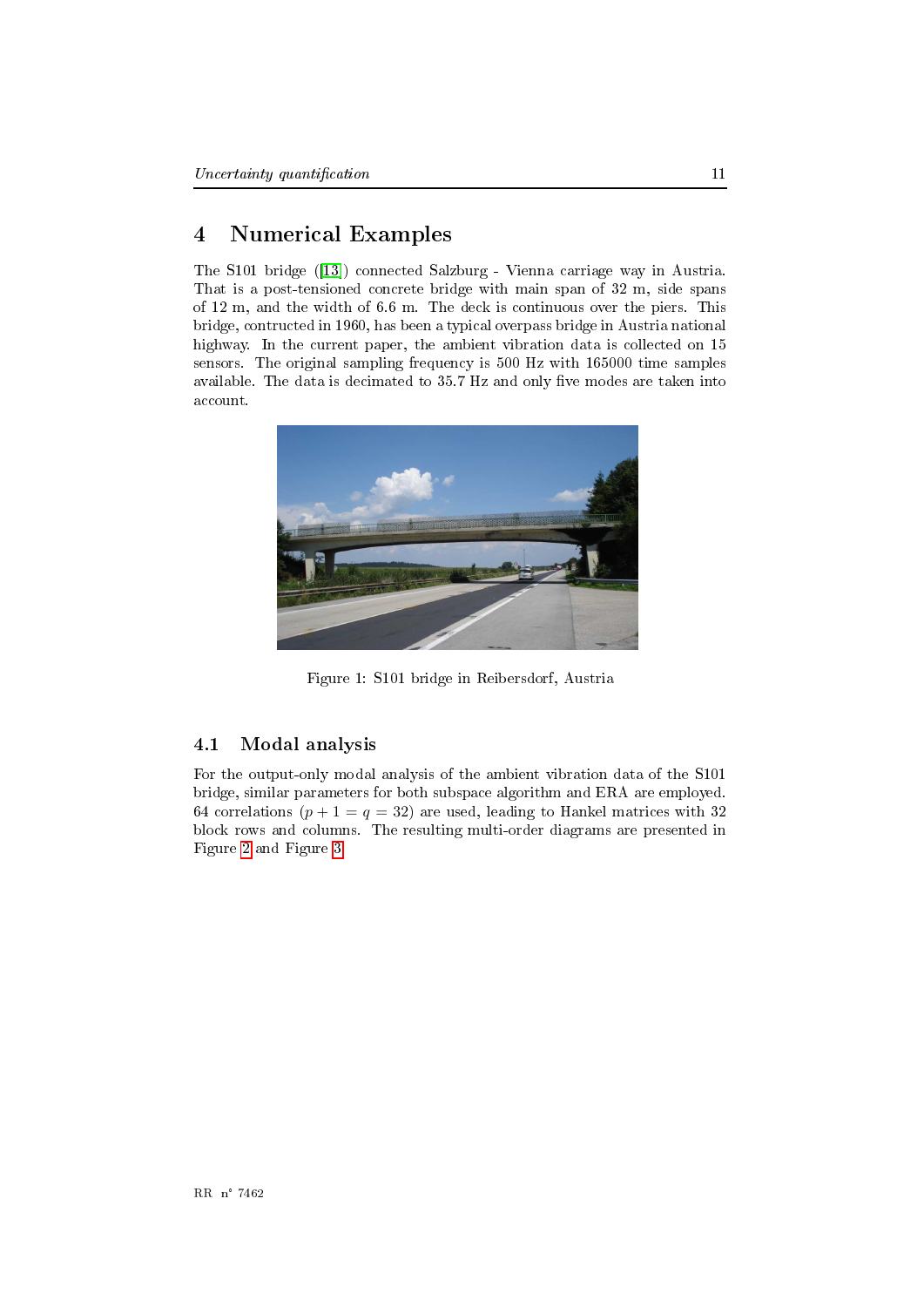

Figure 2: Stabilization diagram with subspace algorithm (natural frequency vs. model order)

<span id="page-14-0"></span>

<span id="page-14-1"></span>Figure 3: Stabilization diagram with ERA (natural frequency vs. model order)

The summary of the frequencies and damping ratios of the five identified modes is given in Table 1 and Table 2, for both subspace identification and ERA. ERA-fl is the ERA which uses first-lag and second-lag subspace matrices, ERA-sl is the ERA which utilizes second-lag and third-lag subspace matrices, ERA-tl is the ERA which employs third-lag and fourth-lag subspace matrices.

The differences in the obtained frequencies between subspace identification and ERA are small, less than  $0.5\%$ , for all five modes. In the case of damping ratios, the differences are bigger because of higher uncertainty in the estimation of damping ratios.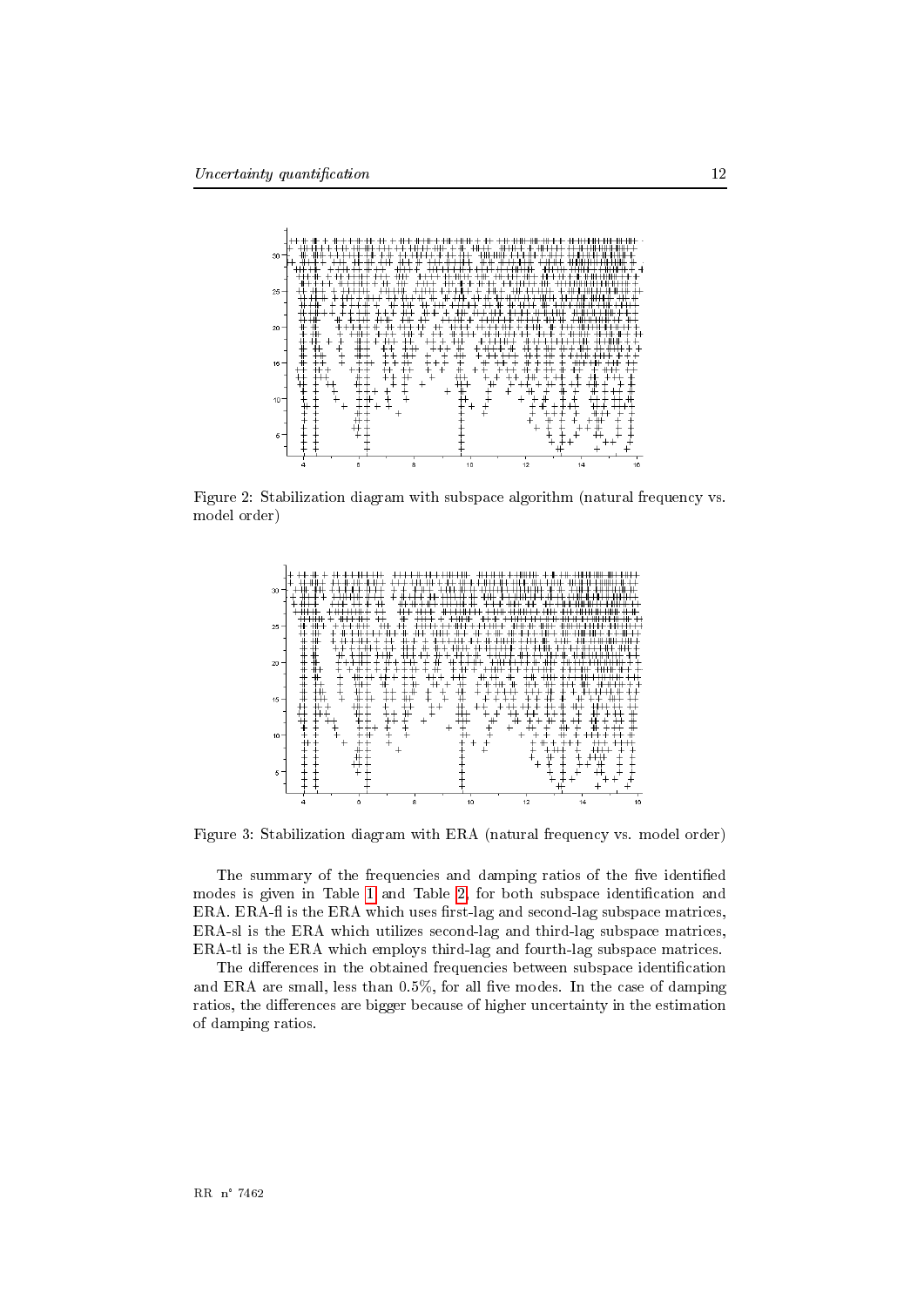<span id="page-15-0"></span>

| Mode | Frequency f (Hz) |          |          |          |
|------|------------------|----------|----------|----------|
|      | Subspace         | $ERA-f1$ | $ERA-s1$ | $ERA-t1$ |
|      | 4.039            | 4.038    | 4.037    | 4.037    |
| 2    | 6.282            | 6.283    | 6.284    | 6.283    |
| 3    | 9.682            | 9.684    | 9.683    | 9.684    |
|      | 13.284           | 13.283   | 13.290   | 13.307   |
| 5    | 15.721           | 15.720   | 15.763   | 15.630   |

Table 1: Identified frequencies with subspace algorithm and ERA

<span id="page-15-1"></span>

| Mode | Damping Ratio d $(\%)$ |          |        |          |
|------|------------------------|----------|--------|----------|
|      | Subspace               | $ERA-f1$ | ERA-sl | $ERA-t1$ |
|      | 0.759                  | 0.754    | 0.762  | 0.756    |
| 2    | 0.617                  | 0.608    | 0.588  | 0.573    |
| 3    | 1.193                  | 1.189    | 1.185  | 1.228    |
|      | 1.436                  | 1.424    | 1.309  | 1.135    |
| 5    | 1.638                  | 1.966    | 2.360  | 2.475    |

Table 2: Identified damping ratios with subspace algorithm and ERA

#### <span id="page-15-4"></span>**Confidence Intervals** 4.2

For the computation of confidence intervals on modal parameters, 24 time lags, leading to  $p+1 = q = 12$ , and 40 model orders are utilized due to the limitation in computer memory.

<span id="page-15-2"></span>

| Mode | Frequency confidence intervals $(\%)$ |                     |         |          |
|------|---------------------------------------|---------------------|---------|----------|
|      | Subspace                              | $ERA-f1$            | $ERA-s$ | $ERA-tl$ |
|      | 0.115                                 | 0.110               | 0.122   | 0.100    |
| 2    | 0.092                                 | 0.093               | 0.092   | 0.089    |
| 3    | 0.133                                 | 0.134               | 0.156   | 0.159    |
|      | 0.471                                 | $\overline{0}$ .300 | 0.247   | 0.573    |
| 5    | 1.148                                 | 1.825               | 2.485   | 1.442    |

Table 3: Frequency confidence intervals with subspace algorithm and ERA

<span id="page-15-3"></span>

| Mode | Damping-ratio confidence intervals $(\%)$ |          |          |          |
|------|-------------------------------------------|----------|----------|----------|
|      | Subspace                                  | $ERA-f1$ | $ERA-sl$ | $ERA-tl$ |
| 1.   | 17.791                                    | 17.819   | 17.757   | 16.352   |
| 2    | 19.383                                    | 19.239   | 20.401   | 19.900   |
| 3    | 16.845                                    | 13.302   | 11.332   | 11.960   |
| 4    | 28.919                                    | 15.012   | 56.777   | 65.019   |
| 5    | 60.522                                    | 70.800   | 161.749  | 130.691  |

Table 4: Damping-ratio confidence intervals with subspace algorithm and ERA

In Table 3 and Table 4, the confidence intervals of the natural frequencies and damping ratios of the five modes are presented, respectively. Confidence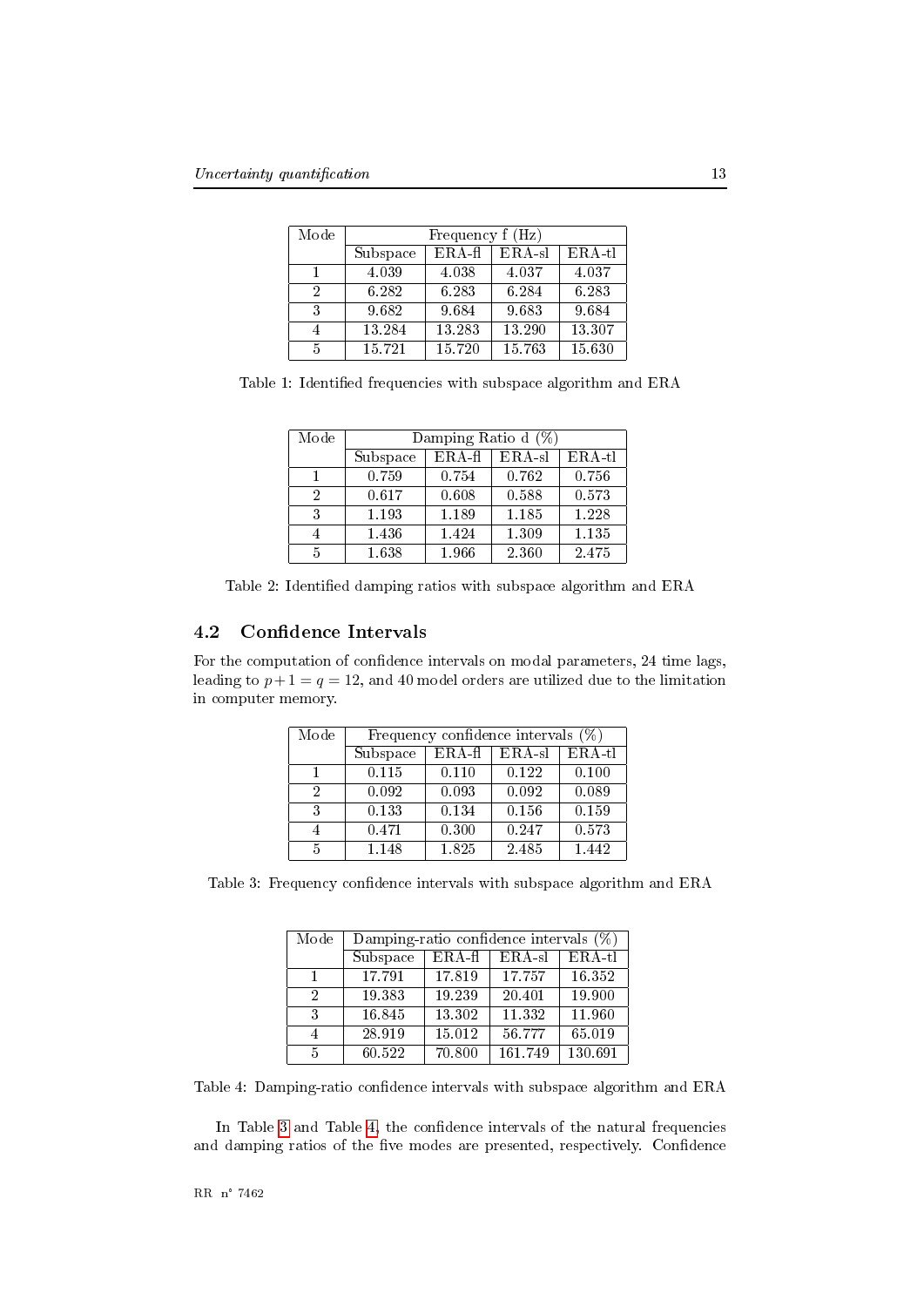intervals of the frequencies are much smaller than those of damping ratios. This is coherent with statistical theory, since the lower bound of the covariance given by Fisher information matrix is smaller for the frequencies than for the damping ration. Besides, for this application, confidence bounds on modal parameters of ERA are relatively similar as those obtained with the subspace algorithm. While shifting the lags of ERA, the confidence interval fluctuations seem to be stable, and the ERA-fl may supply the most comparable results to subspace identification.

#### <span id="page-16-0"></span> $\overline{5}$ Conclusions

In this paper, the output-only system identification and confidence intervals on modal parameters are derived and implemented for both subspace algorithm and ERA. All the methods were successfully applied and tested on the ambient vibration data of the S101 overpass bridge.

The subspace algorithm and ERA give comparable results. The quality of stabilization diagrams as well as frequencies of subspace algorithm and ERA are almost similar. The damping ratios are slightly different due to an expectedly higher uncertainty on estimation.

The confidence intervals on modal parameters are also computed. It is observed that the uncertainty for ERA is relatively similar with that associated to subspace algorithm. When taking into account the lag effect for ERA, ERA-fl seems to be the most reasonable selection for the designers dealing with ERA.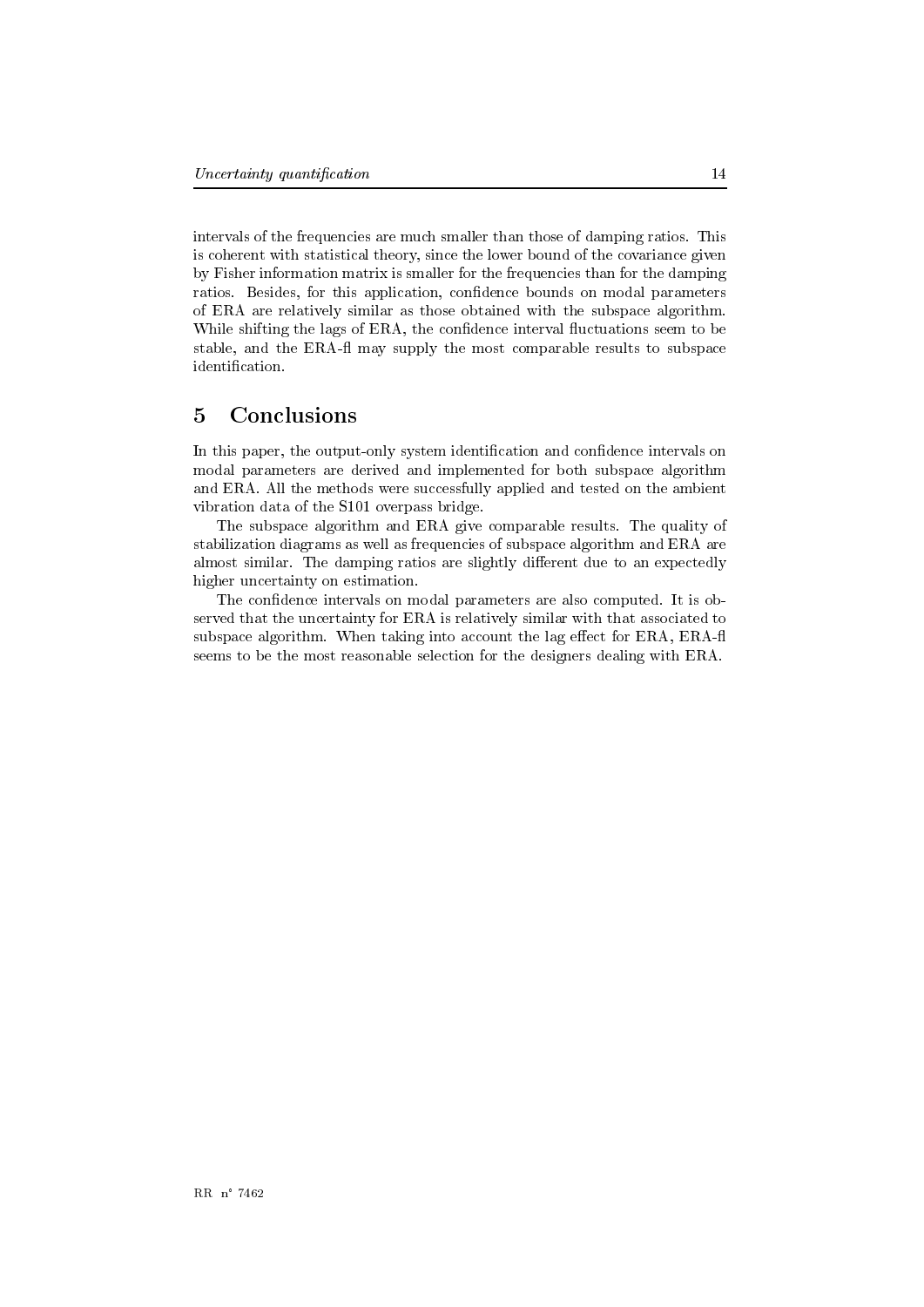## Contents

|                                                         | 1 Introduction                                                                                                                                                                                                                        | 3   |  |  |  |
|---------------------------------------------------------|---------------------------------------------------------------------------------------------------------------------------------------------------------------------------------------------------------------------------------------|-----|--|--|--|
| <b>Stochastic System Identification</b><br>$\mathbf{2}$ |                                                                                                                                                                                                                                       | 4   |  |  |  |
|                                                         |                                                                                                                                                                                                                                       |     |  |  |  |
|                                                         | ERA (Eigensystem-Realization-Algorithm) 5<br>2.2                                                                                                                                                                                      |     |  |  |  |
| 3.                                                      | Confidence intervals                                                                                                                                                                                                                  |     |  |  |  |
|                                                         | 3.1 Descriptions of SSI Confidence Intervals algorithm 6                                                                                                                                                                              |     |  |  |  |
|                                                         | 3.2 Derivation of ERA Confidence Intervals $\ldots \ldots \ldots \ldots \ldots$                                                                                                                                                       |     |  |  |  |
|                                                         | 4 Numerical Examples                                                                                                                                                                                                                  | 11  |  |  |  |
|                                                         |                                                                                                                                                                                                                                       | -11 |  |  |  |
|                                                         | Confidence Intervals in the contract of the contract of the contract of the contract of the contract of the contract of the contract of the contract of the contract of the contract of the contract of the contract of the co<br>4.2 |     |  |  |  |
| $5 -$                                                   | Conclusions                                                                                                                                                                                                                           | 14  |  |  |  |

### References

- <span id="page-17-5"></span><span id="page-17-0"></span>[1] D. Bauer, M. Deistler, and W. Scherre. Consistency and asymtotic normality of some subspace algorithms for systems without observed inputs. Automatica, 35:1243-1254, 1999.
- <span id="page-17-4"></span>[2] D. Bauer and M. Jansson. Analysis of the asymtotic properties of the moesp type of subspace algorithms. Automatica, 36:497-509, 2000.
- <span id="page-17-1"></span>[3] A. Benveniste and J.-J. Fuchs. Single sample modal identification of a nonstationary stochastic process. IEEE Transactions on Automatic Control,  $AC-30(1)$ :66-74, 1985.
- <span id="page-17-7"></span>[4] A. Benveniste and L. Mevel. Non-stationary consistency of subspace methods. IEEE Transactions on Automatic Control, AC-52(6):974-984, 2007.
- <span id="page-17-6"></span>[5] A. Chiuso and G. Picci. Asymptotic variance of subspace methods by data orthogonalization and model decoupling: a comparative analysis. Automatica, 40:1705-1717, 2004.
- <span id="page-17-3"></span>[6] M. Deistler, K. Peternell, and W. Scherrer. Consistency and relative efficiency of subspace methods. Automatica, 31:1865-1875, 1995.
- <span id="page-17-9"></span>[7] M. Döhler, X.-B. Lam, and L. Mevel. Confidence intervals on modal parameters in stochastic subspace identification. In Proceedings of the  $34th$ IABSE Symposium, Venice, Italy, September 2010.
- <span id="page-17-8"></span>[8] J.-N. Juang and R. S. Pappa. An eigensystem realization algorithm for modal parameter identification and model reduction. Journal of Guidance, Control and Dynamics,  $8(5):620-627$ , 1985.
- <span id="page-17-2"></span>[9] W. E. Larimore. System identification, reduced order filters and modelling via canonical variate analysis. In the American Control Conference, pages 445-451, 1983.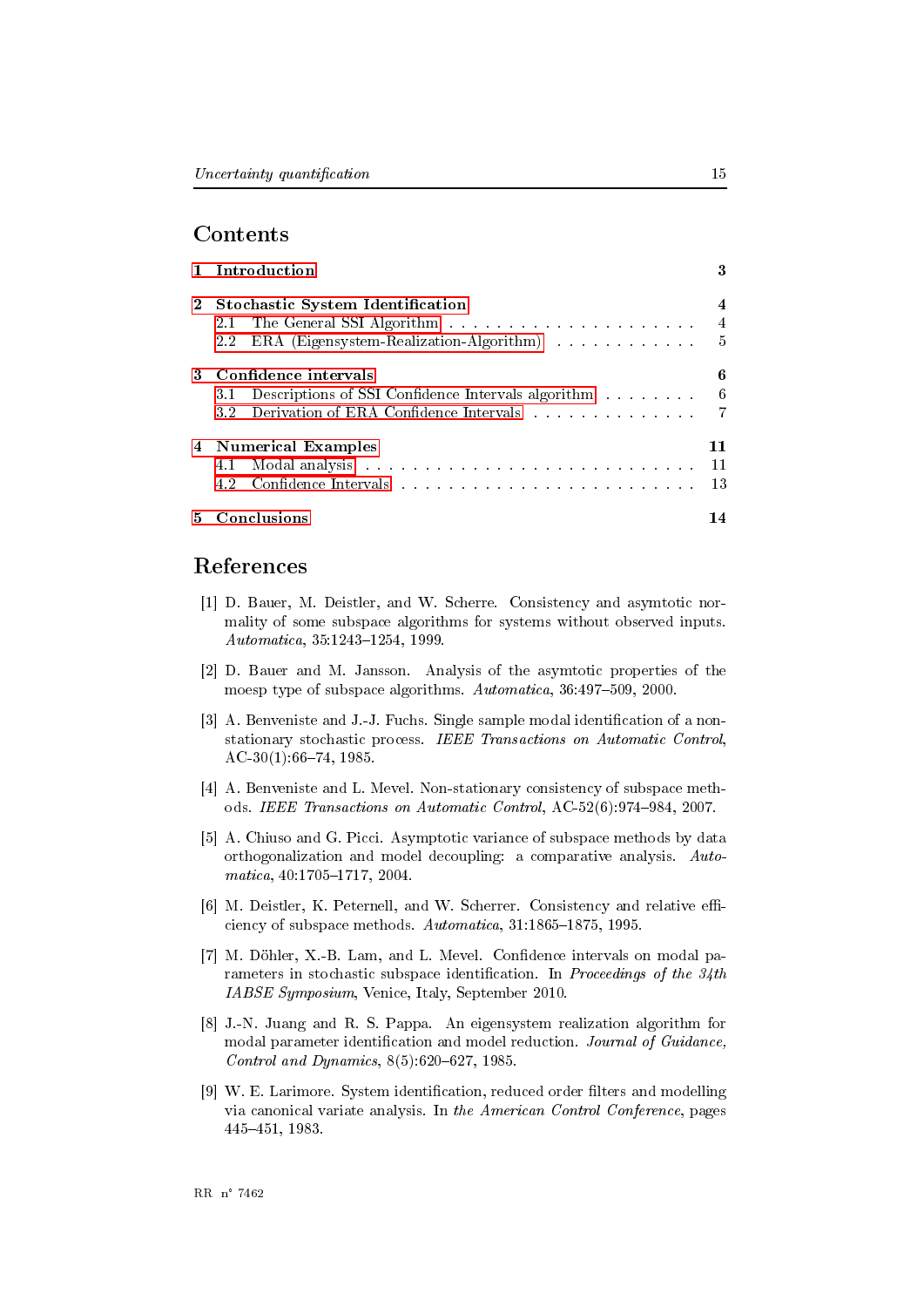- <span id="page-18-1"></span>[10] B. Peeters and G. De Roeck. Reference-based stochastic subspace identification for output-only modal analysis. Mechanical Systems and Signal *Processing*,  $13(6)$ :855-878, November 1999.
- <span id="page-18-3"></span>[11] R. Pintelon, P. Guillaume, and J. Schoukens. Uncertainty calculation in (operational) modal analysis. Mechanical Systems and Signal Processing, 21:2359-2373, 2007.
- <span id="page-18-2"></span>[12] E. Reynders, R. Pintelon, and G. De Roeck. Uncertainty bounds on modal parameters obtained from stochastic subspace identification. Mechanical Systems and Signal Processing, 22(4):948-969, 2008.
- <span id="page-18-4"></span>[13] D. M. Siringoringo, T. Nagayama, Y. Fujino, D. Su, and C. Tandian. Observed dynamic characteristics of an overpass bridge during a full-scale destructive testing. In The Fifth International Conference on Bridge Maintenance, Safety, Management and Life-Cycle Optimization, 2010.
- <span id="page-18-0"></span>[14] P. Van Overschee and B. De Moor. Subspace Identification for Linear Systems: Theory, Implementation, Applications. Kluwer, 1996.